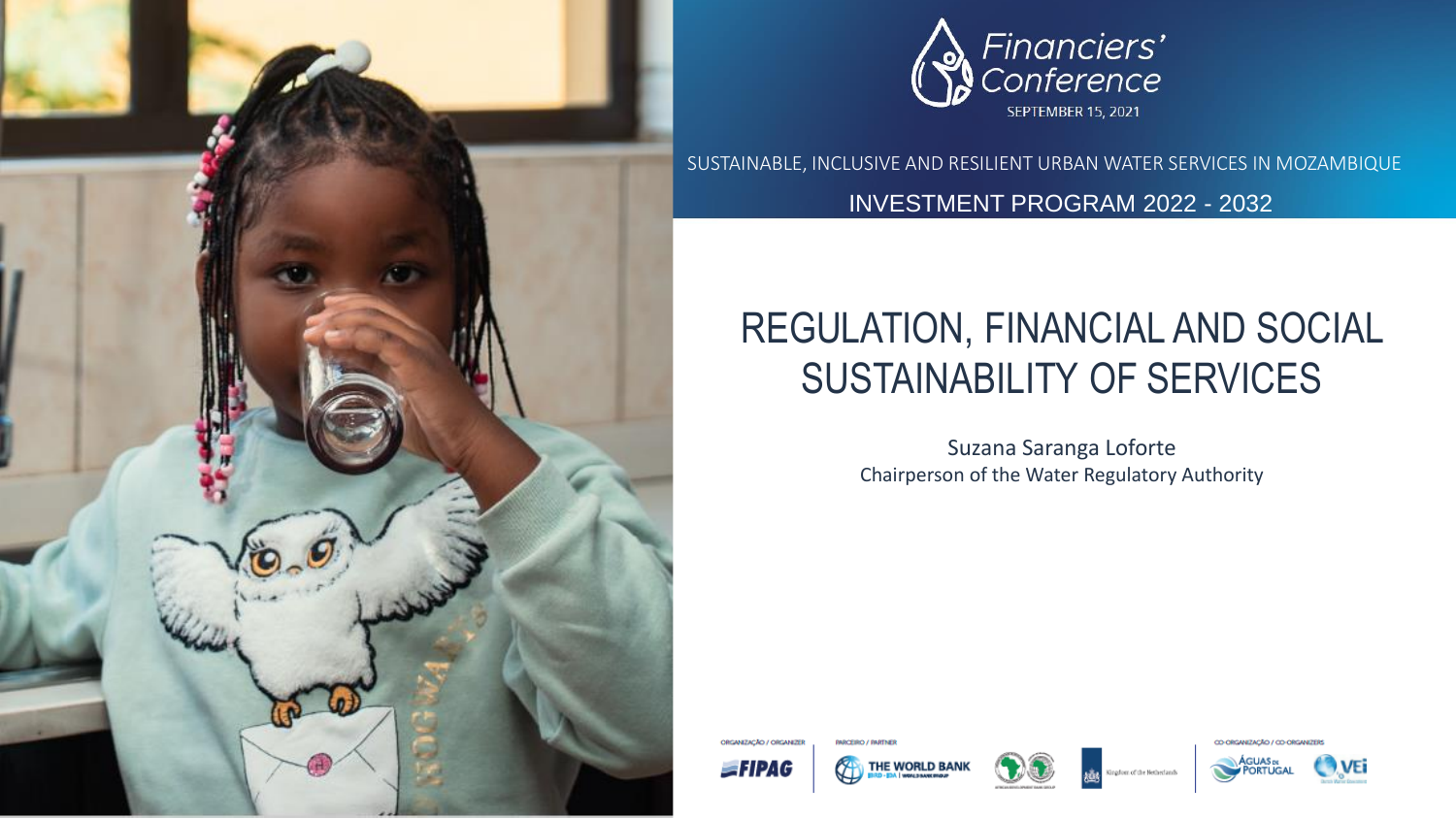

**With 23 years of existence, the Regulator has been expanding its scope of action and competences** 

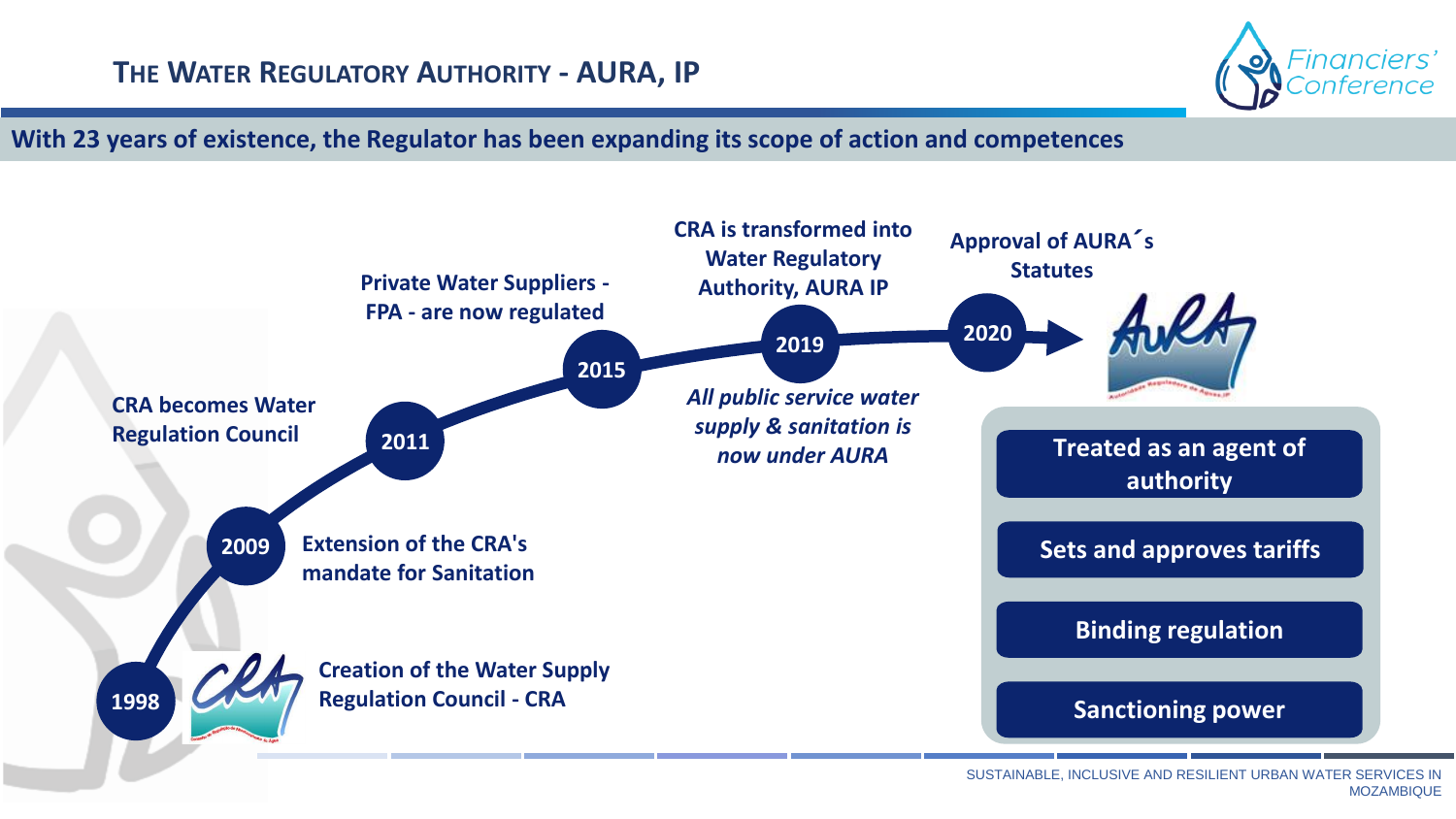

### **Stable legal and institutional framework with improvements introduced in 2019 - 2021 (Expansion of the Regulator's action)**

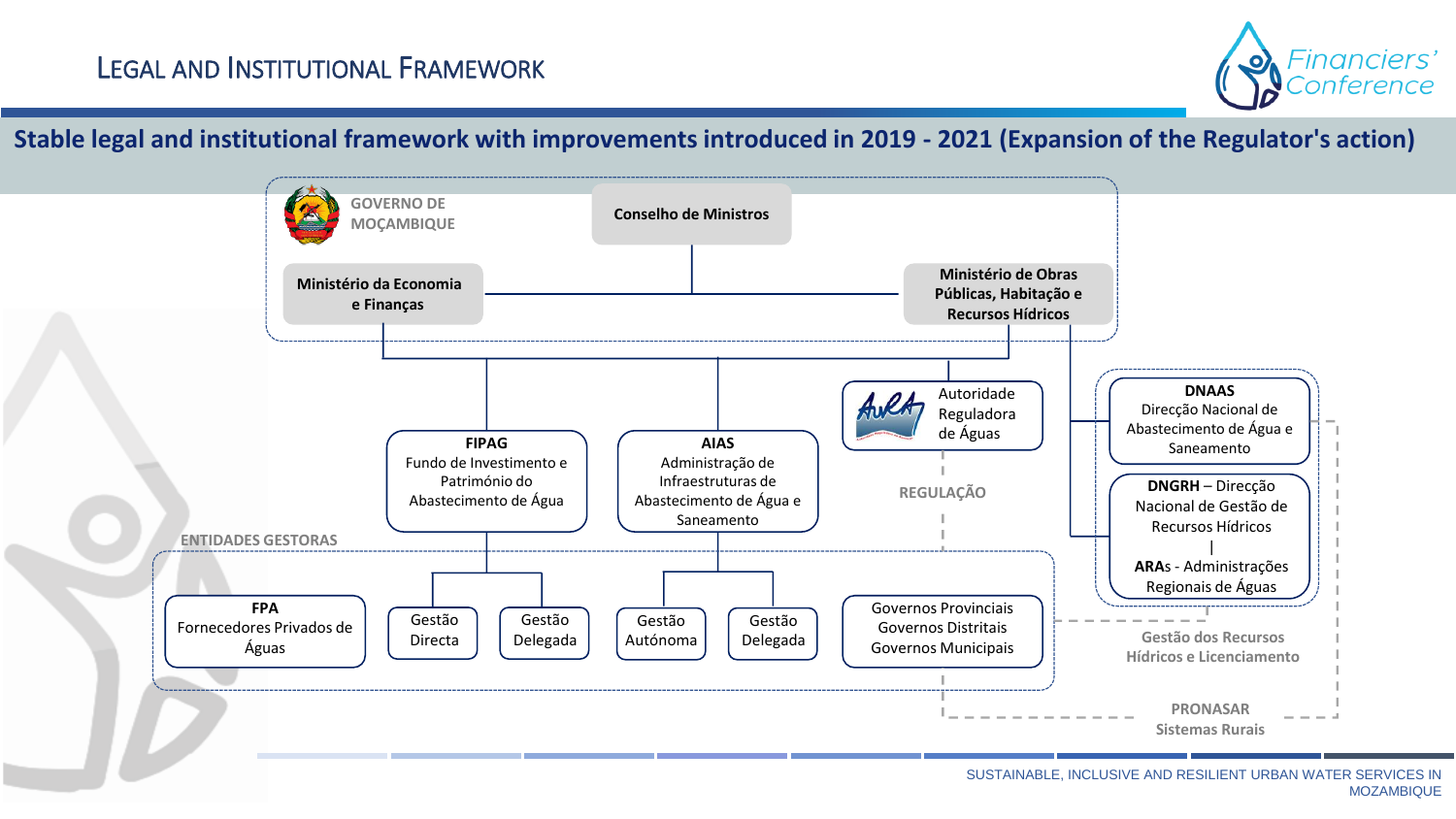

## **AURA regulates and monitors the actions of the private sector, which has been positive in recent years**



#### SUSTAINABLE, INCLUSIVE AND RESILIENT URBAN WATER SERVICES IN MOZAMBIQUE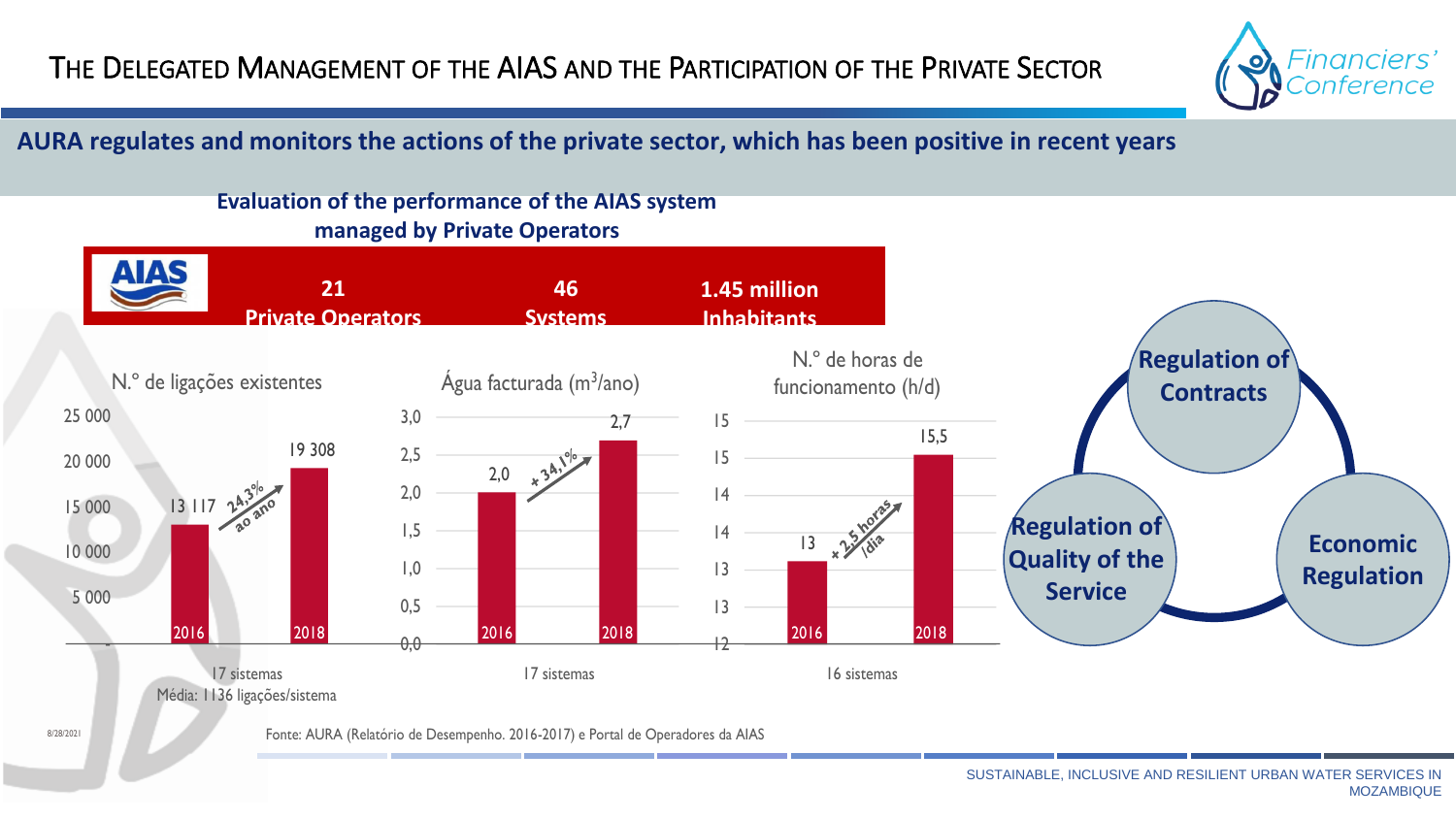

**AURA is ensuring contract provisions to promote the financial sustainability of operators and ensure the protection of users' interests** 

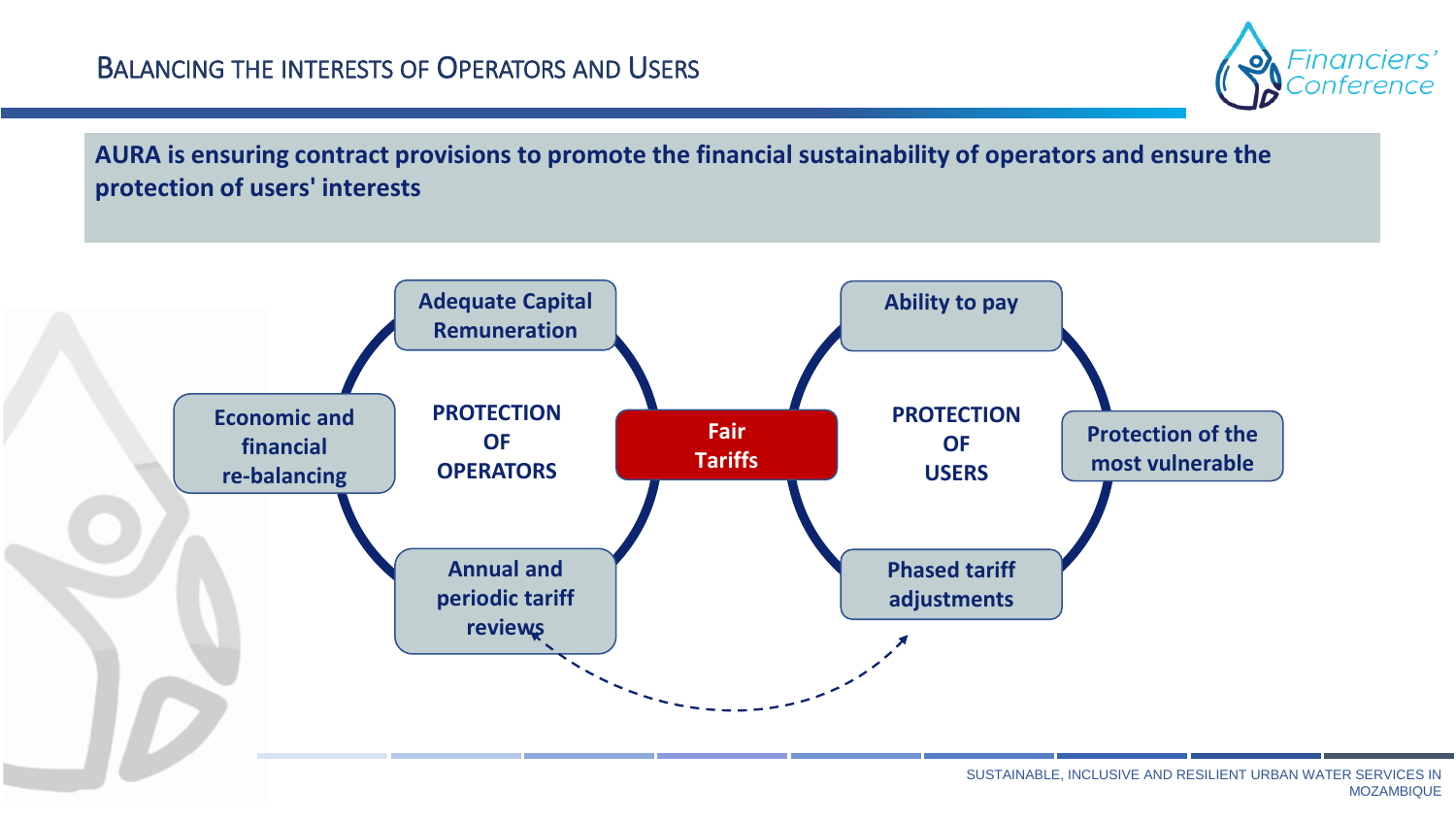

**Recent developments in 2nd generation Exploration Assignment and Concession contracts have resulted in a balanced risk allocation**

#### **EXPLORATION ASSIGNMENT CONTRACTS CONCESSION AGREEMENTS**

| <b>Type of risk</b>              | <b>Public</b>                  | <b>Private</b> | <b>Shared</b> | <b>Public</b>                  | <b>Private</b> | <b>Shared</b> |
|----------------------------------|--------------------------------|----------------|---------------|--------------------------------|----------------|---------------|
| <b>Financing (CAPEX)</b>         |                                | Residual       |               |                                |                |               |
| Demand (Consumption)             |                                |                |               |                                |                |               |
| <b>Operation and Maintenance</b> |                                |                |               |                                |                |               |
| <b>Billing and Collection</b>    |                                |                |               |                                |                |               |
| Legislative Changes              |                                |                |               |                                |                |               |
| Inflation and exchange rate      | Annual Tariff indexing formula |                |               | Annual Tariff indexing formula |                |               |
| <b>Force Majeure</b>             |                                |                |               |                                |                |               |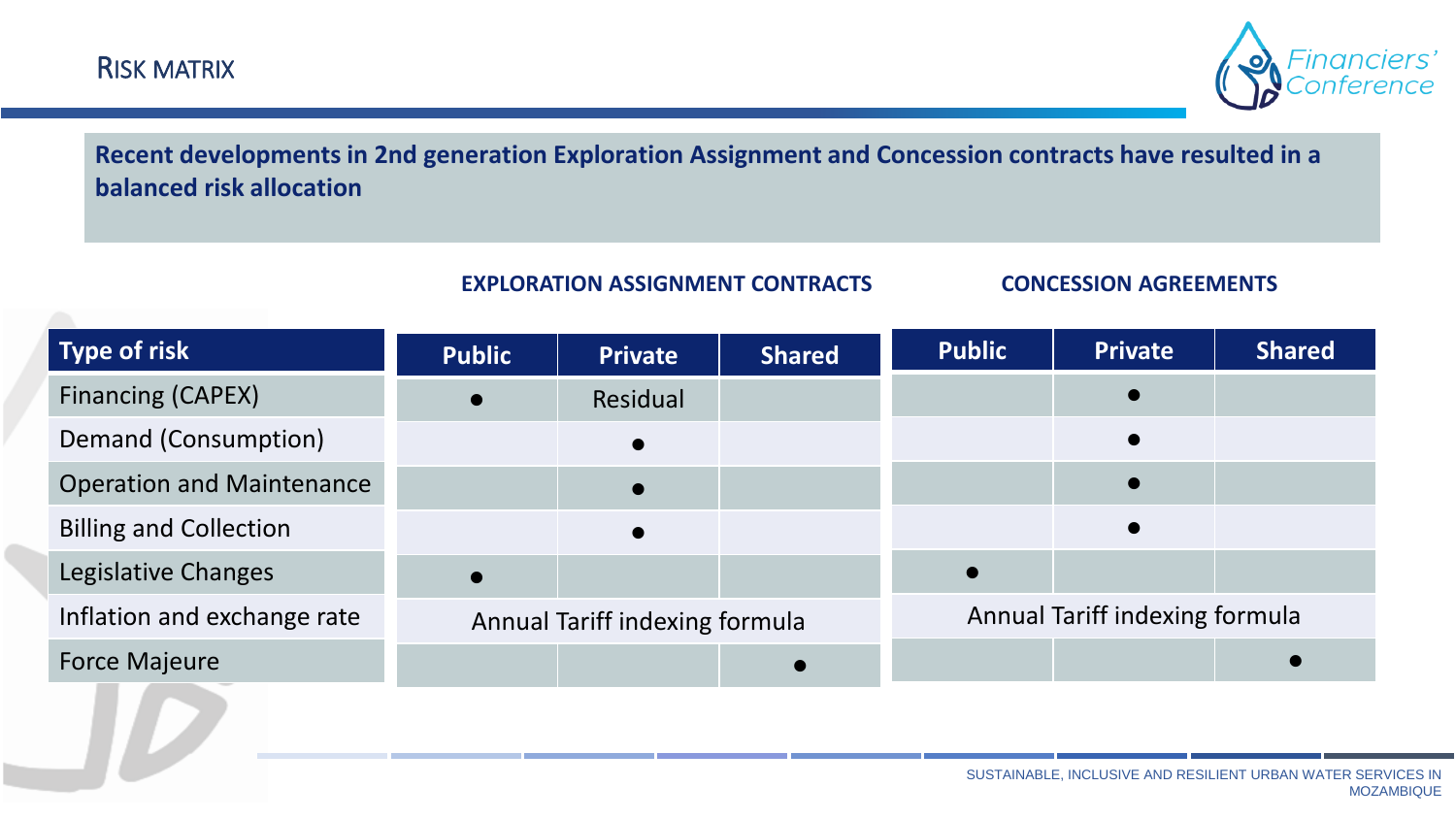

**AURA is going through a process of training and modernization that will allow you to exercise all your duties and skills in an effective, transparent and peaceful way** 

**THE CHALLENGES OF AURA AIAS New Contracts assignment of Exploration and Concession NEW PPP MODELS FIPAG with Private Partners BIGGER NUMBER SYSTEMS NEW FORMS OF REGULATION PRONASAR FPA Register Register Regulate License Regulate SANITATION Register Regulate** • **New organic structure** • **Support of International Financial Institutions** • **Specialized Technical Assistance** • **Implementation of effective processes** • **Decentralisation of activities** • **Recruitment of new professionals** • • **Interconnection of IT systems** • **AURA Net**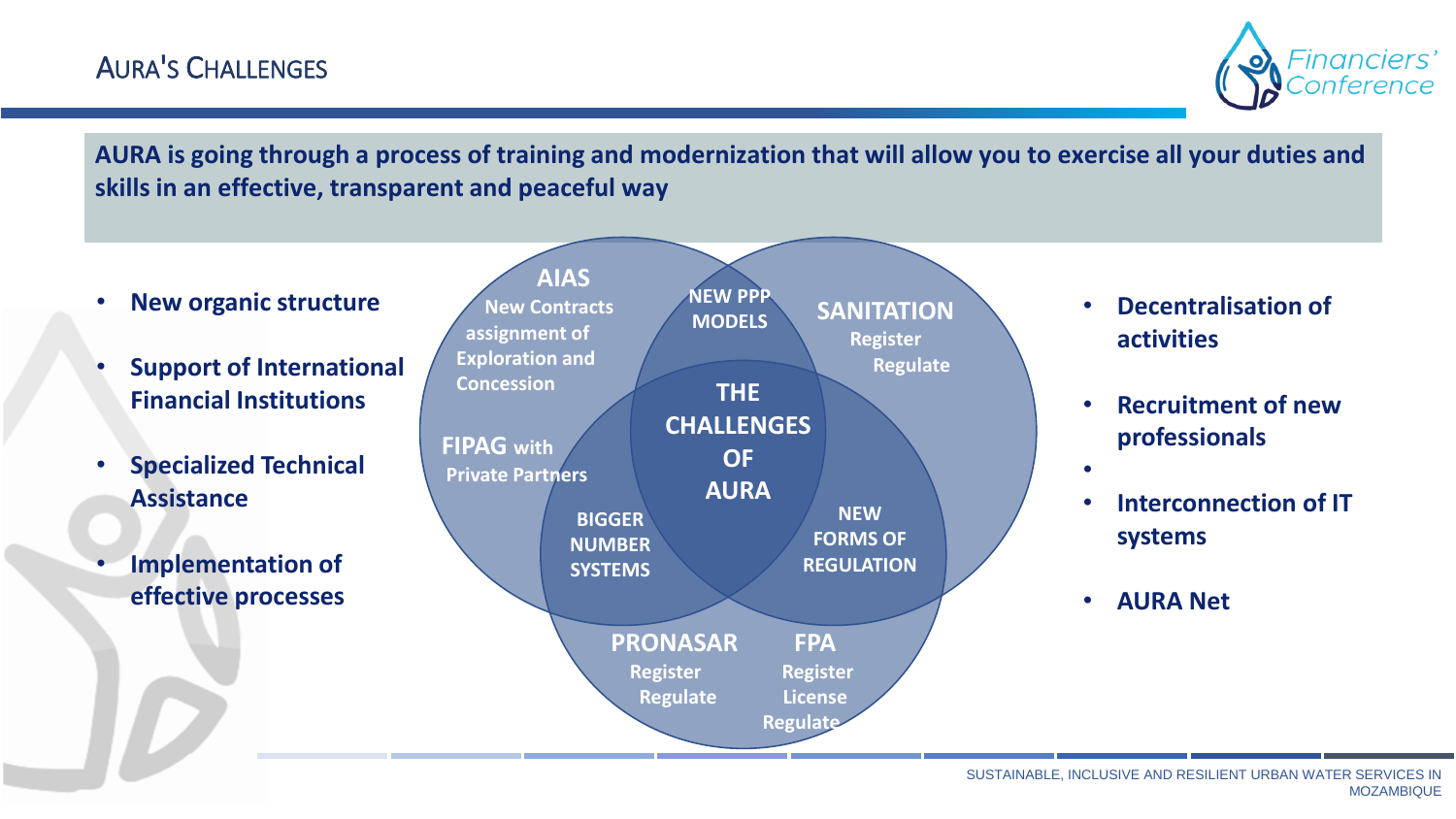

### **AURA is committed to creating stability, security and balance for all stakeholders**

- **Protect, in an impartial and objective manner, the interests of the State and Consumers**
- **Ensuring the economic and financial sustainability of Operators**
- **Exercise economic regulation on tariff regime and quality of service**
- **Establish binding, fair and balanced Regulatory Frameworks**
- **Promoting the reconciliation of interests between Consumers and Operators**
- **Discipline the Sector and ensure that Operators/Managers have incentives to expand water supply to more and more consumers**

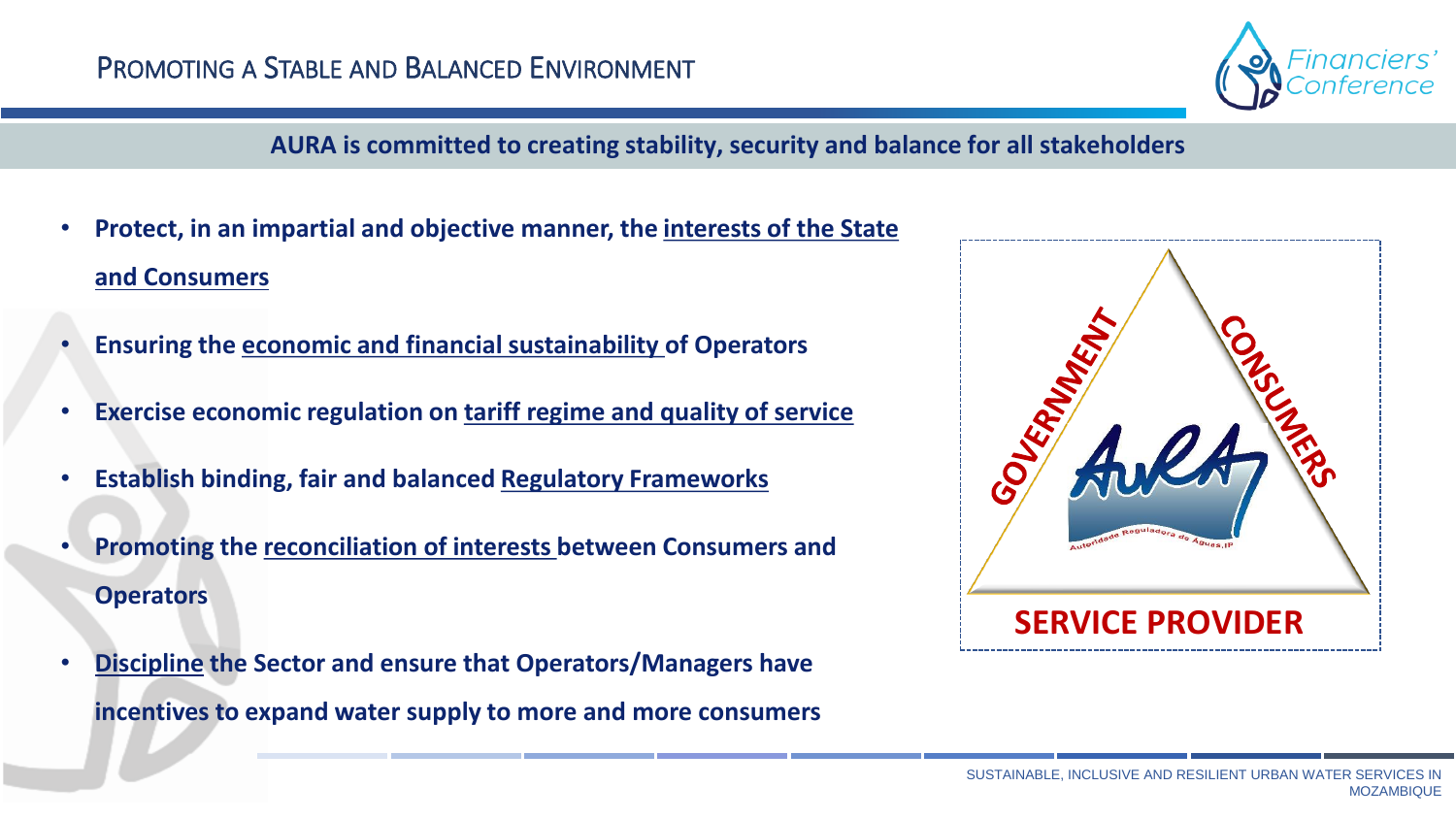

**Highlights from AURA's point of view regarding the protection of investment:**

- **The investment of the holding company, although of mixed capital, should be seen as private investment.**
- Regulator will keep focus on the participation of the private sector in the holding company, and on the **protection of its investment.**
- **The Regional Operating Company must ensure its commercial autonomy.**
- **Possible external interference should be mitigated by means of an appropriate shareholder representation system, even if the majority of the capital is in the hands of the State.**
- The design of the operating assignment Contract and its negotiation shall be carried out in a transparent **and exempt manner, and the Regulator shall monitor the process at the relevant stages.**

**" It is our wish to ensure the stability and proper functioning of the sector in a firm, demanding, impartial and fair manner."**